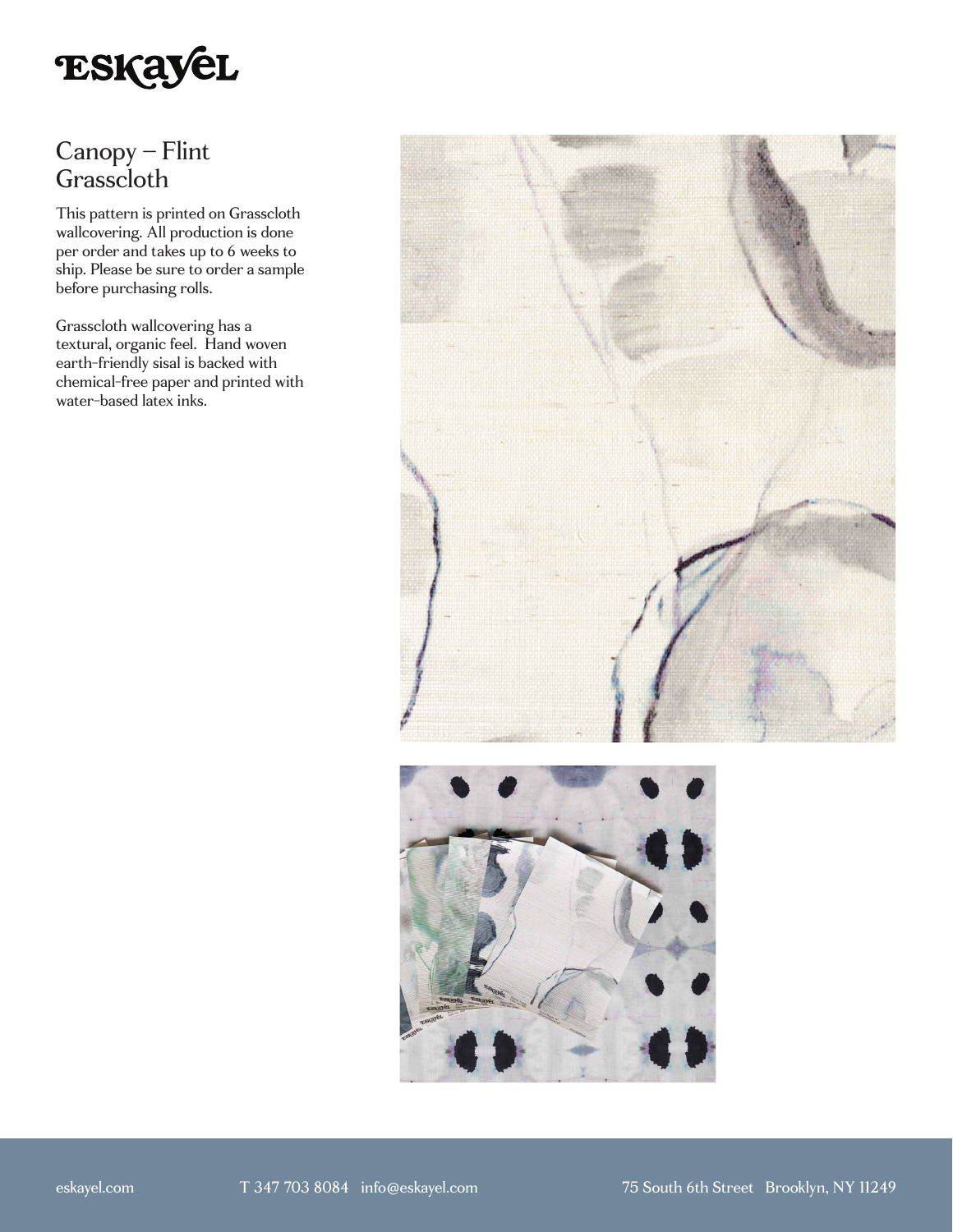

| Vertical Repeat   | 44"                                                   |
|-------------------|-------------------------------------------------------|
| Horizontal Repeat | 33" **Please note this pattern is a half drop repeat. |
| Roll Width        | 33"                                                   |
| Roll Length       | 15' Printed continuously up to a triple roll          |

| Pricing           | Sold by the roll                                                                |
|-------------------|---------------------------------------------------------------------------------|
| Selvage           | l" paper comes untrimmed                                                        |
| Sample Size       | 7" x 10" ** If you are unsure of color please order a sample before purchasing. |
| Large Sample Size | $33'' \times 24''$                                                              |

| Wallpaper Type | Grasscloth                                                                                      |
|----------------|-------------------------------------------------------------------------------------------------|
| Material       | Sisal grasscloth backed with chemical free paper                                                |
| Print Method   | Digital latex water-based ink                                                                   |
| Lead Time      | 4-7 weeks **Rush Service subject to availability. Rush fee does not include expedited shipping. |

| Care          | Vacuum only - do not dampen                                                                                                                                                                                                                                                                             |
|---------------|---------------------------------------------------------------------------------------------------------------------------------------------------------------------------------------------------------------------------------------------------------------------------------------------------------|
| Fire Rating   | Class A (ASTM E84)                                                                                                                                                                                                                                                                                      |
| Color & Scale | We always strive for color accuracy but please note that colors shown on the website are a repre-<br>sentation only. Please refer to the actual product sample. ** Also due to varying ink/print systems<br>wallpapers and fabrics of the same pattern are not always an exact match in color or scale. |
| Made In       | USA                                                                                                                                                                                                                                                                                                     |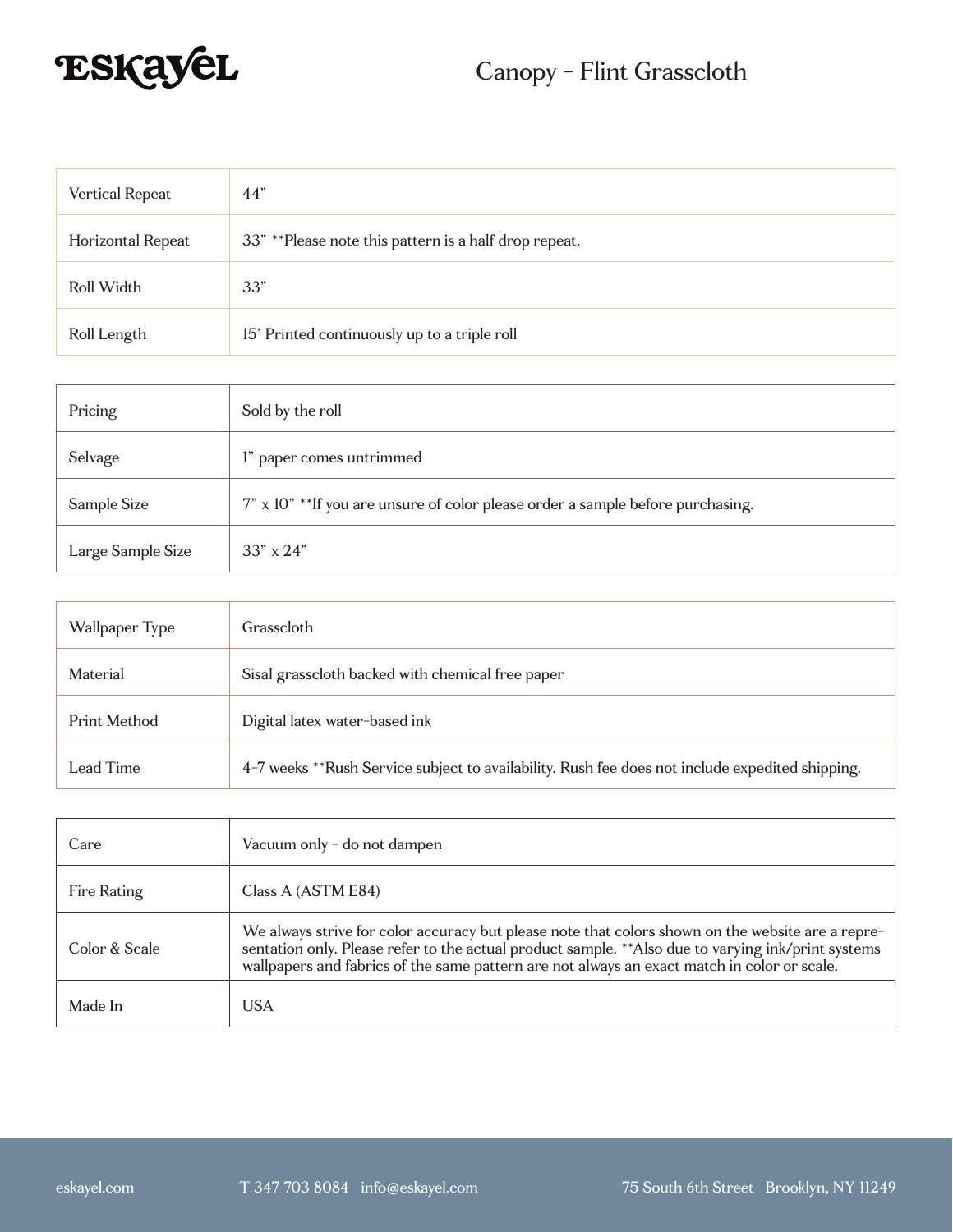

Canopy - Flint Grasscloth

8' tall x 9' long wall pictured below in Canopy — Flint Grasscloth



9'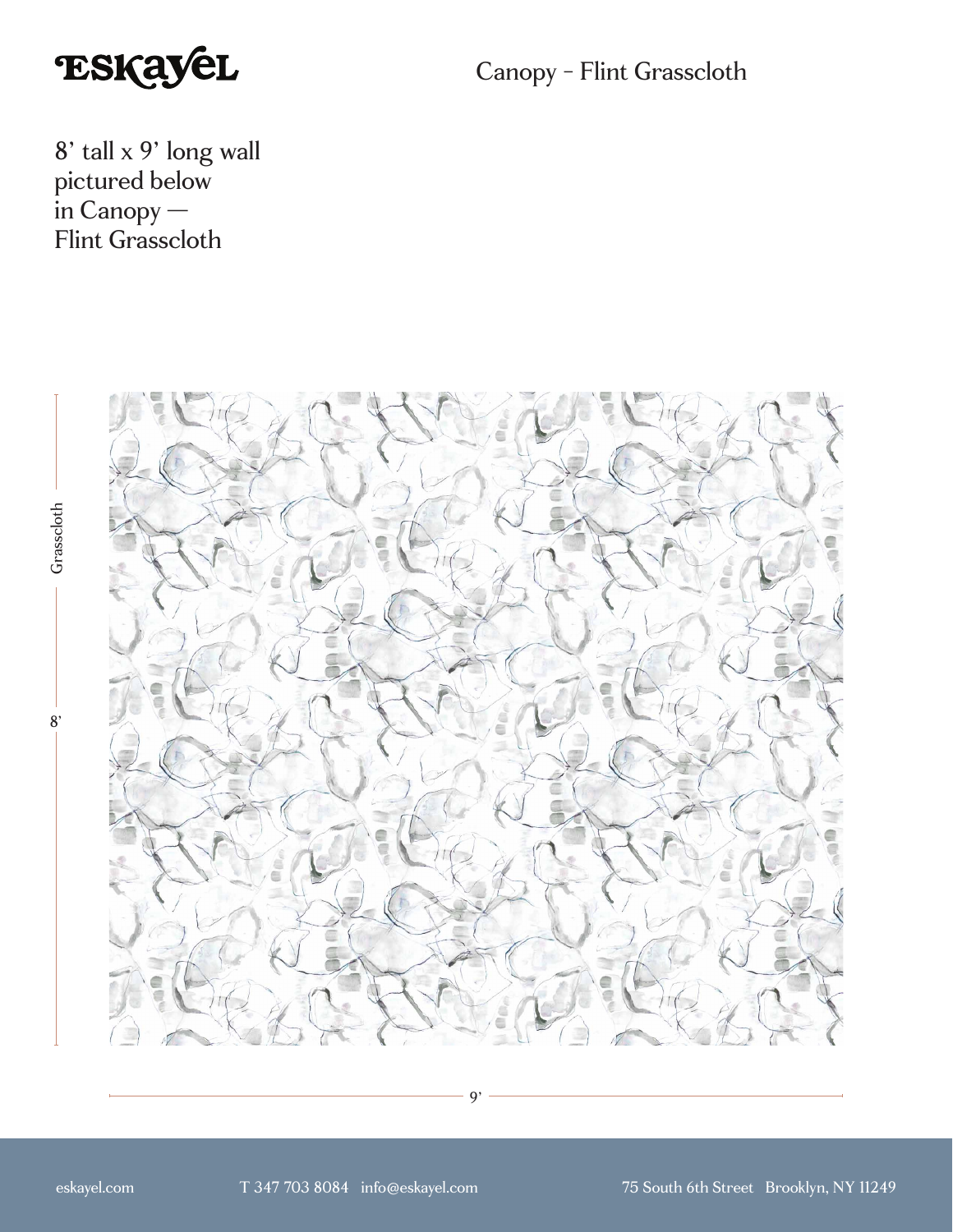

Canopy – Flint Grasscloth

### Installation Guide

#### How to Measure the Amount of Paper to Order

\*\*We always recommend confirming quantities with your wallpaper installer prior to ordering.

We recommend measuring with a yardstick or steel tape measure. Make your measurements in feet and round off to the next half foot or foot. Measure the wall height from the floor to the ceiling, excluding any baseboards or moldings. Then measure the length of the wall without deducting for windows or doors (this will leave you extra wallpaper in case you may need it). Multiply the two measurements to find the surface area of the wall.

Single rolls of this paper are 15 feet long and 33 inches wide. 1 roll covers about 40 square feet. To find the number of rolls needed to cover your wall, multiply the height and the width of the wall by rounding up each length to the nearest foot. Then divide by 40.

Example: For a wall that is 10 feet 6 inches high by 14 feet 4 inches long. Round up and multiply 11 feet by 15 feet to get 165 square feet. Divide 165 by 40 and you will get 4.125. In this case you will need 5 rolls.

If the number divides out to be .5 or above, you will need to add one more roll to be safe. If you were to get 2.4, 3 rolls would be enough, but if you get 2.5 to 3.4, you will need 4 rolls.

Please feel free to contact us anytime for assistance in finalizing your calculation.